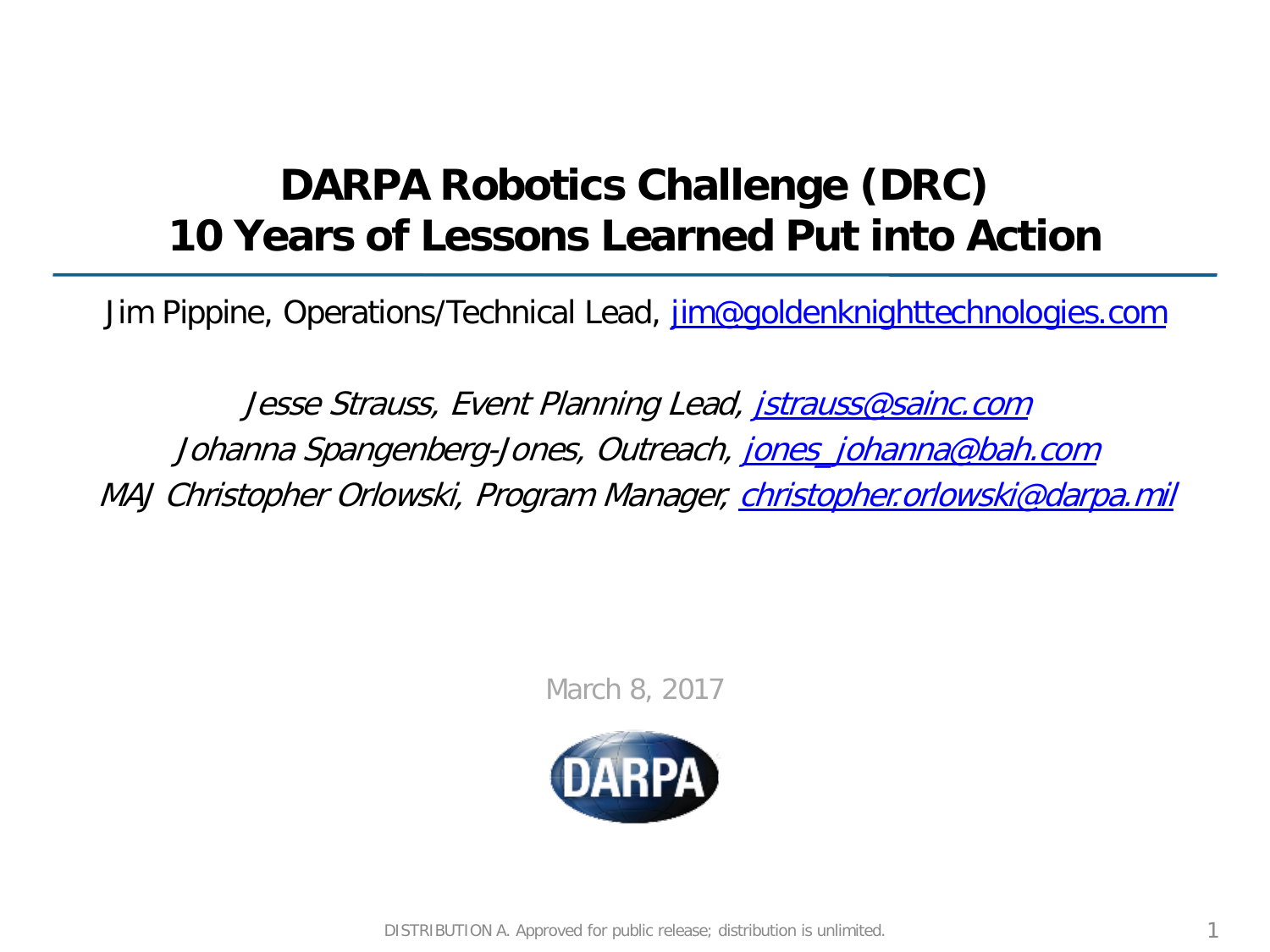



- **Overview**
- **History**
- Why a Challenge
- Essential Components of Challenges
- Teams
- **Key Components** 
	- **Communications**
	- Hardware
	- **Collaboration**
- **Rules**
- **Location**
- Venue
- **Conclusions**

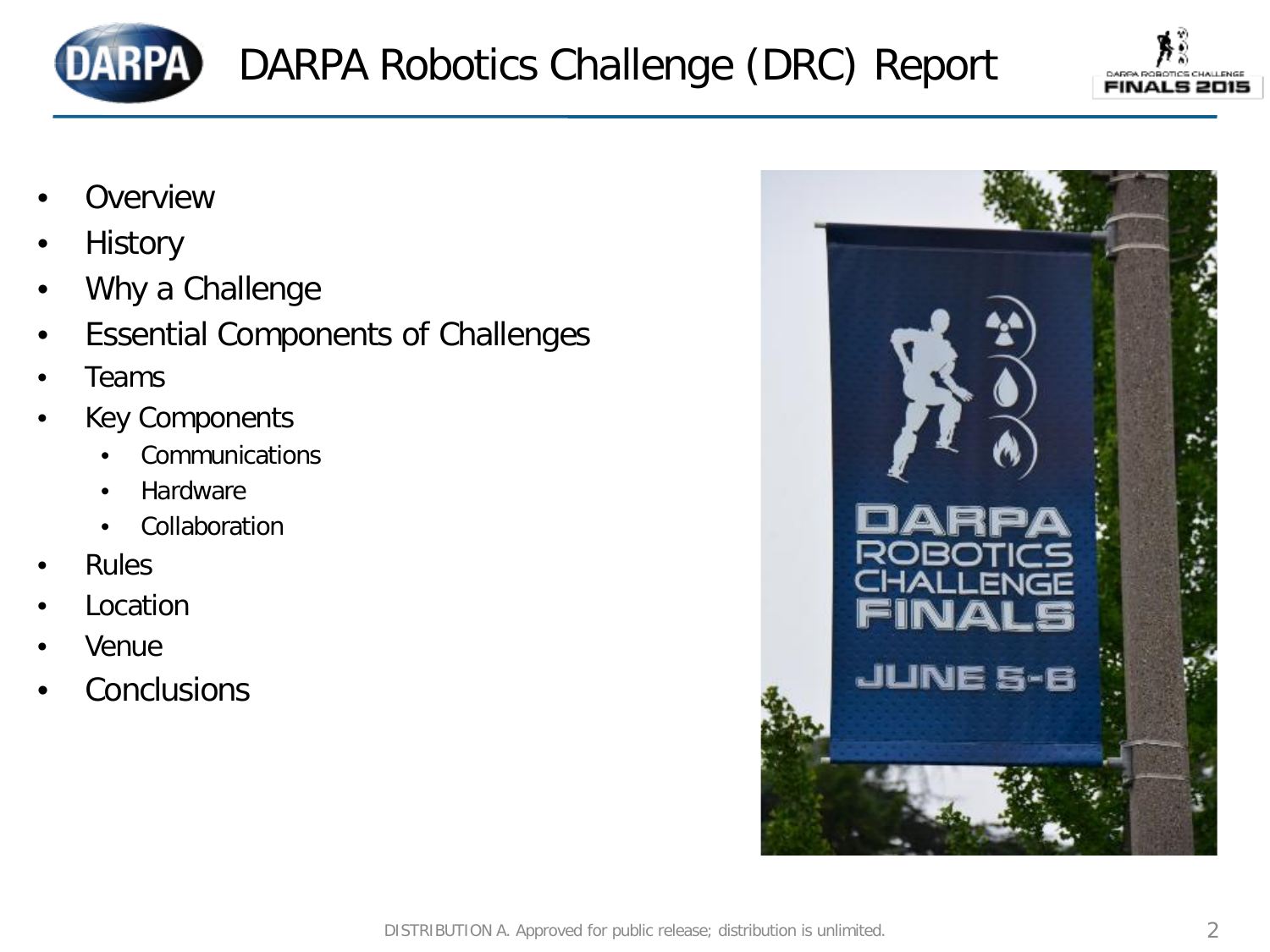

- Provide an overview of the evolution of DARPA's Grand Challenges and their success in solving technology problems
- Clarify the DARPA Challenge brand that has been built over the past decade
- Provide lessons learned in operations, outreach, and event management to assist in future planning
- Present a high-level road map of the many factors involved in prize Challenges to groups that are considering running such Challenges in the future

#### **Not to report on the technical impacts of the Challenges**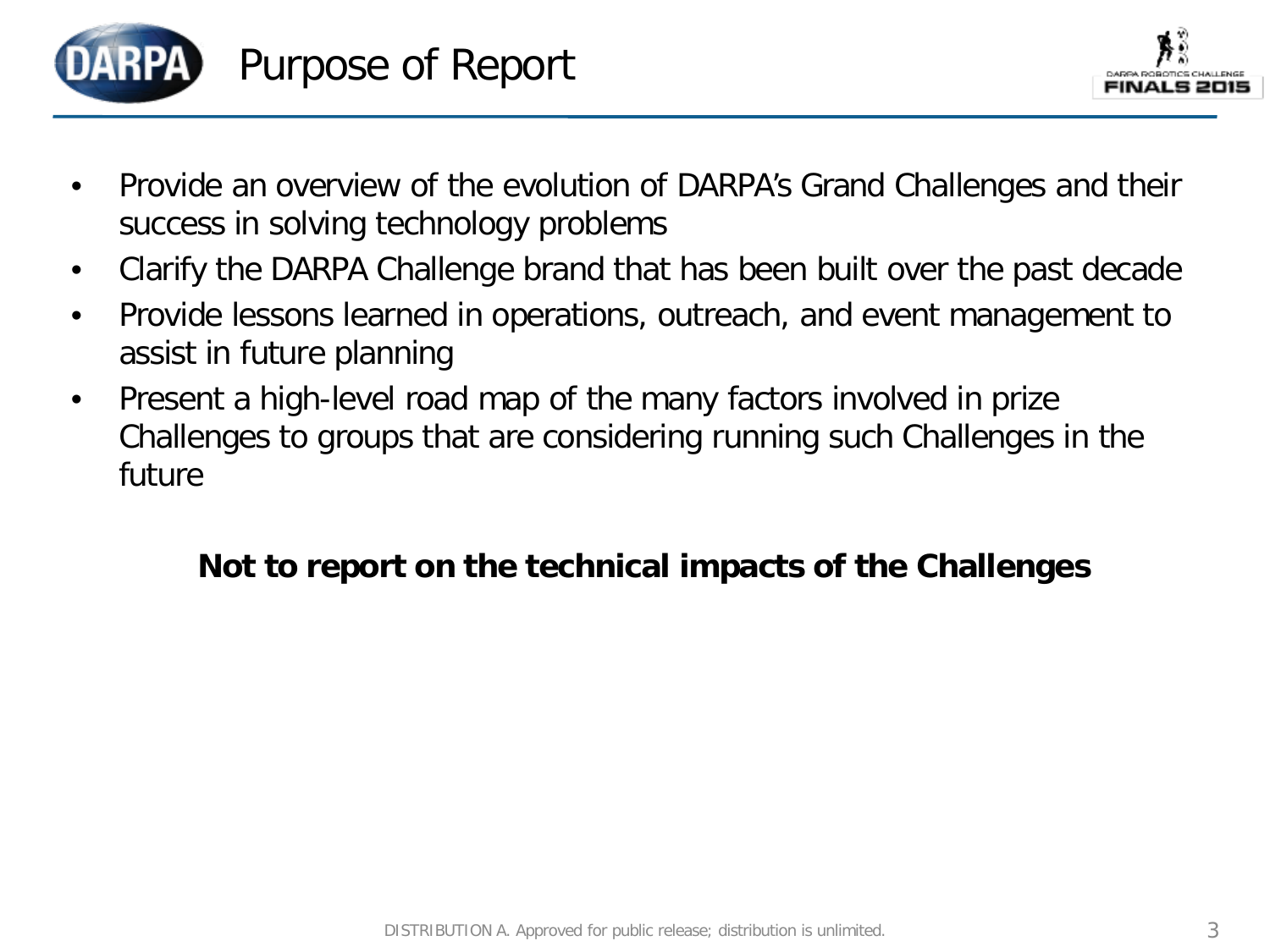

## DARPA Challenge History

| What                            | When          | <b>Where</b>    | <b>Winner</b>      | <b>Prize</b> |
|---------------------------------|---------------|-----------------|--------------------|--------------|
| <b>DARPA Grand Challenge I</b>  | March 2004    | Barstow, CA     | None               | \$1 M        |
| <b>DARPA Grand Challenge II</b> | November 2005 | Primm, NV       | Stanley (Stanford) | \$2 M        |
| DARPA Urban Challenge           | November 2007 | Victorville, CA | Tartan (CMU)       | \$2 M        |
| <b>DRC</b> Trials               | December 2013 | Homestead, FL   | Schaft - Japan     | N/A          |
| <b>DRC</b> Finals               | June 2015     | Pomona, CA      | KAIST - Korea      | \$2 M        |







The DRC consisted of two public events: the DRC Trials (December 2013), and the DRC Finals (June 2015).

The DRC Trials was not a prize competition, but rather a mid-point in the program

- Allowed the Government to identify which teams should receive support funding leading towards Finals
- Unfunded teams could participate to prepare for the DRC Finals

The DRC Finals was a competition

- 23 teams attempted to complete eight challenging tasks within a sixty-minute time limit
- The event place at Fairplex in Pomona, California, on June 5 and June 6, 2015
- Three prizes were awarded: \$2M for first place, \$1M for second place, and \$0.5M for third place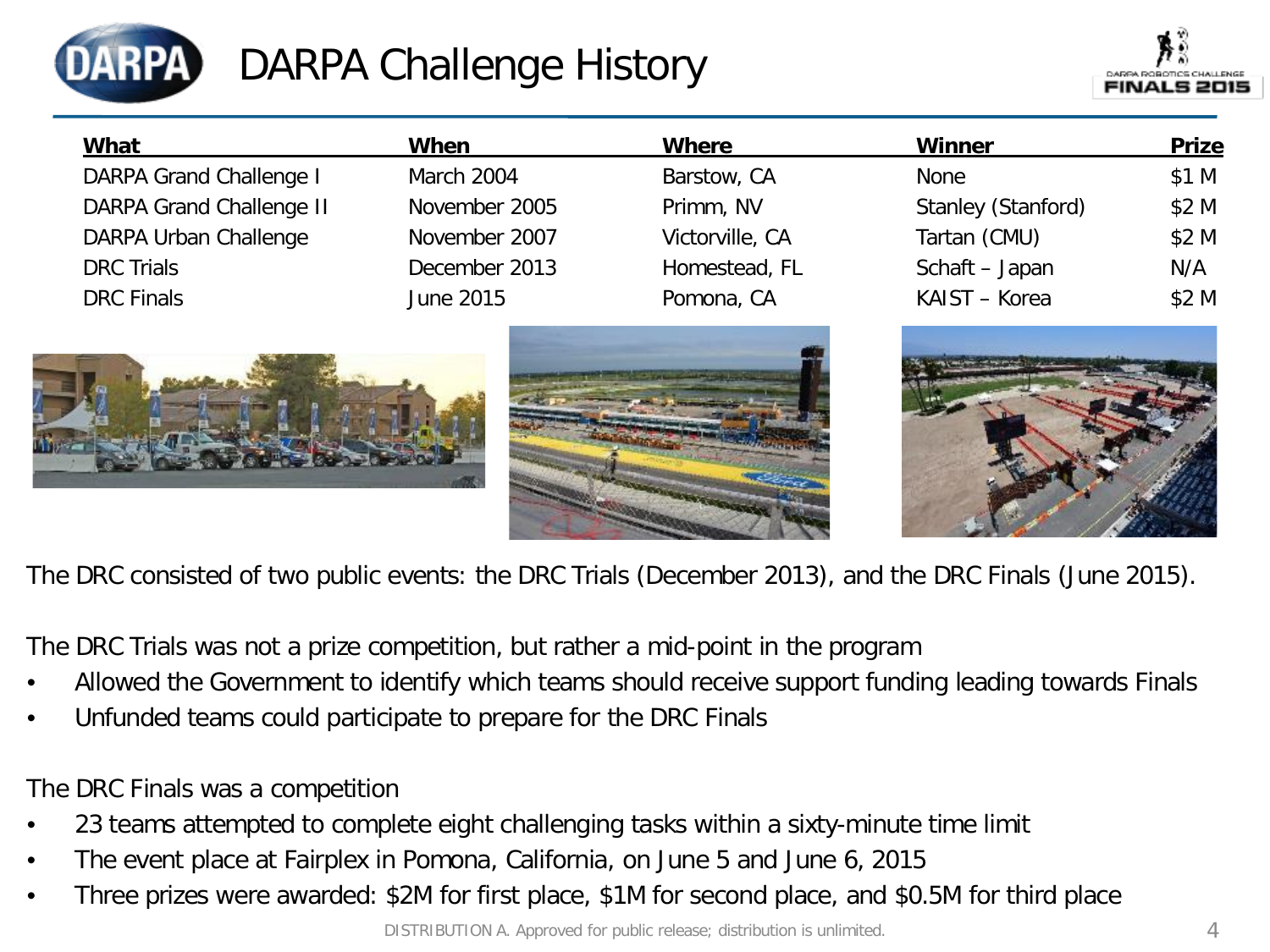

- Is this technical area lacking focus or need a shakeup?
- Is it acceptable if the work doesn't reach the end goal?
- Will the technical community and media be interested in participating and covering the event?
- If you build it, will they come?



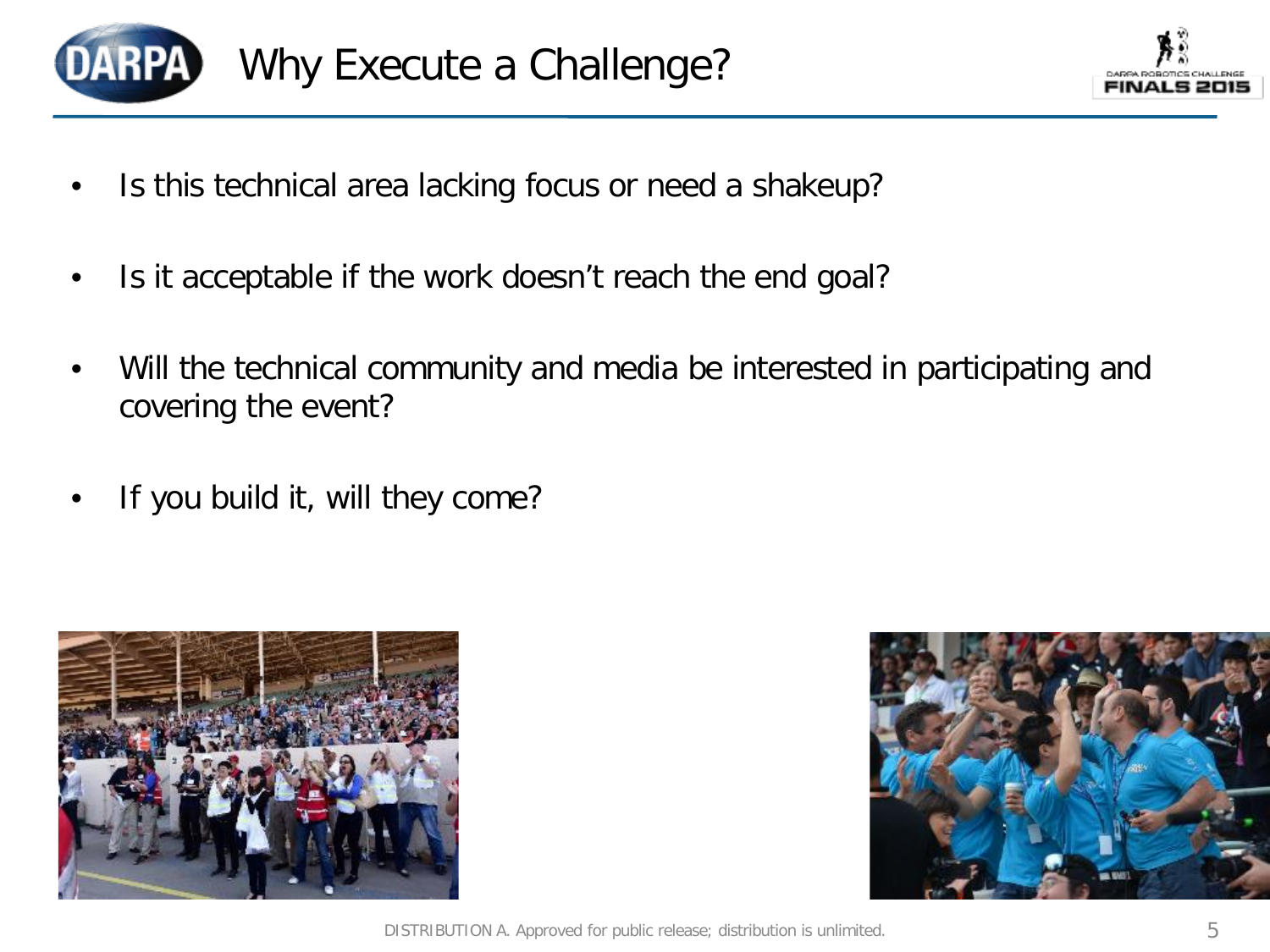

### DRC Program Structure and Funding





Note: Funding levels are approximate and vary by team.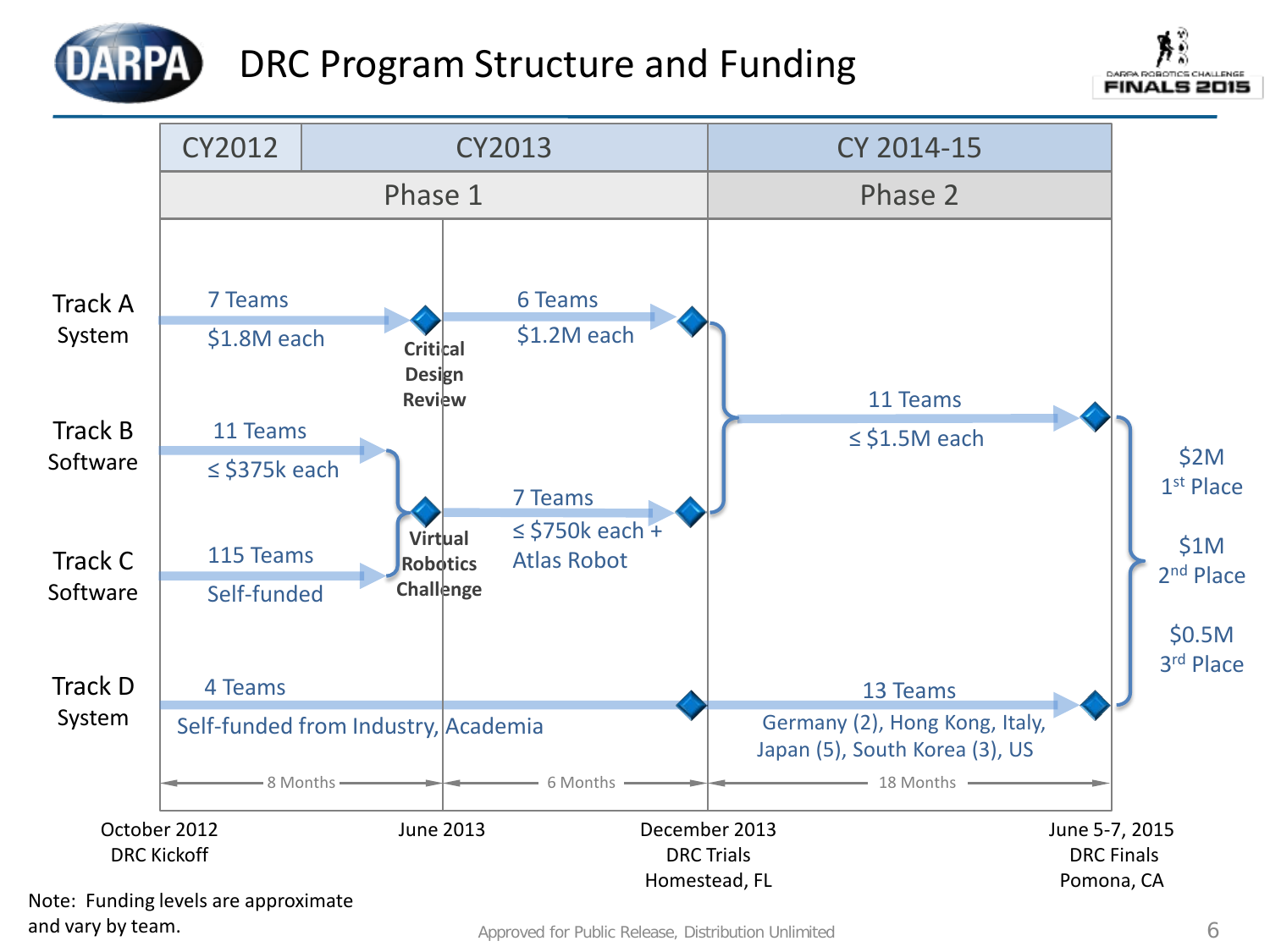## THE DARPA ROBOTICS CHALLENGE FINALS AN INTERNATIONAL COMPETITION

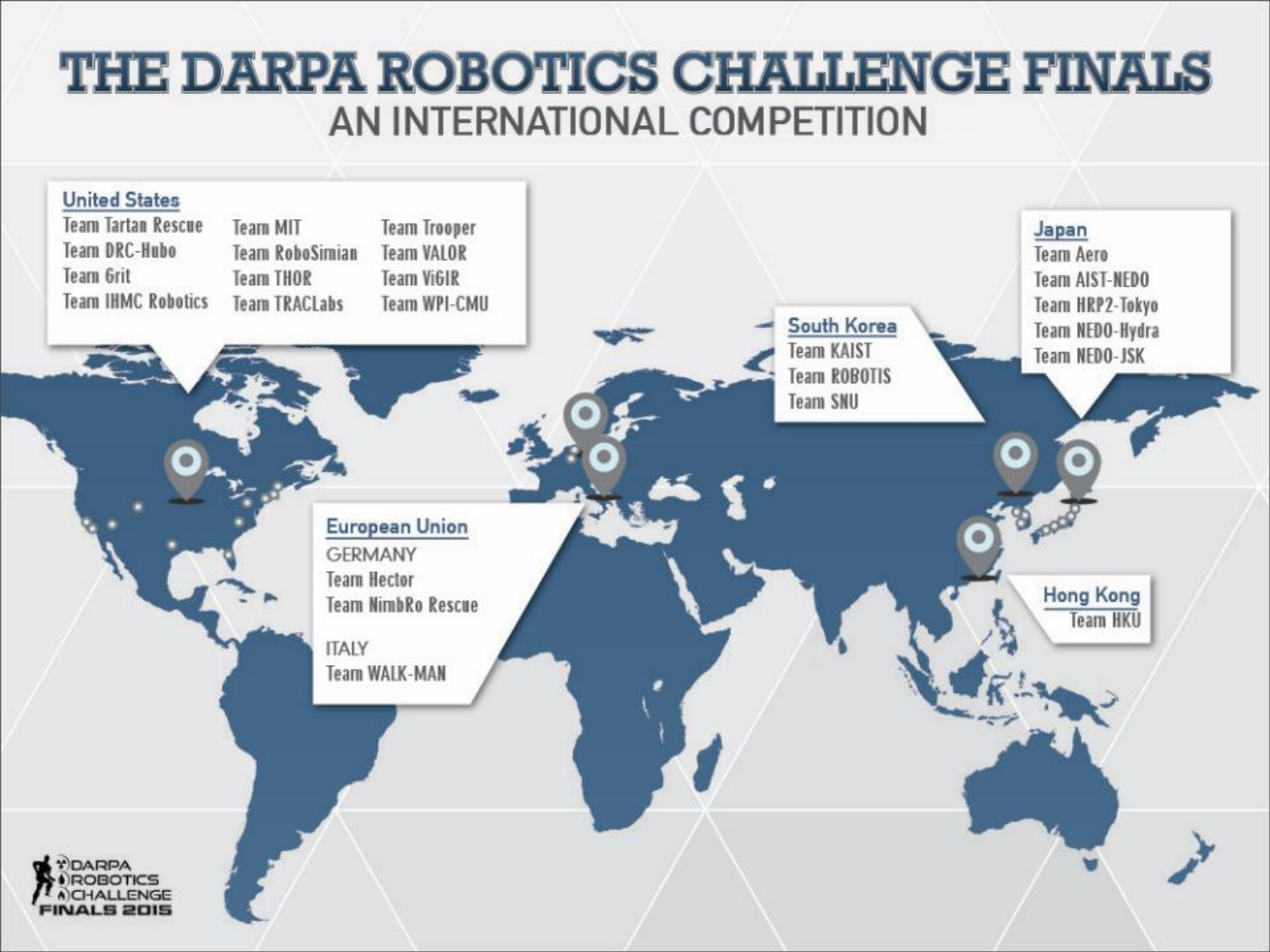

# DARPA Wide Array of Platforms



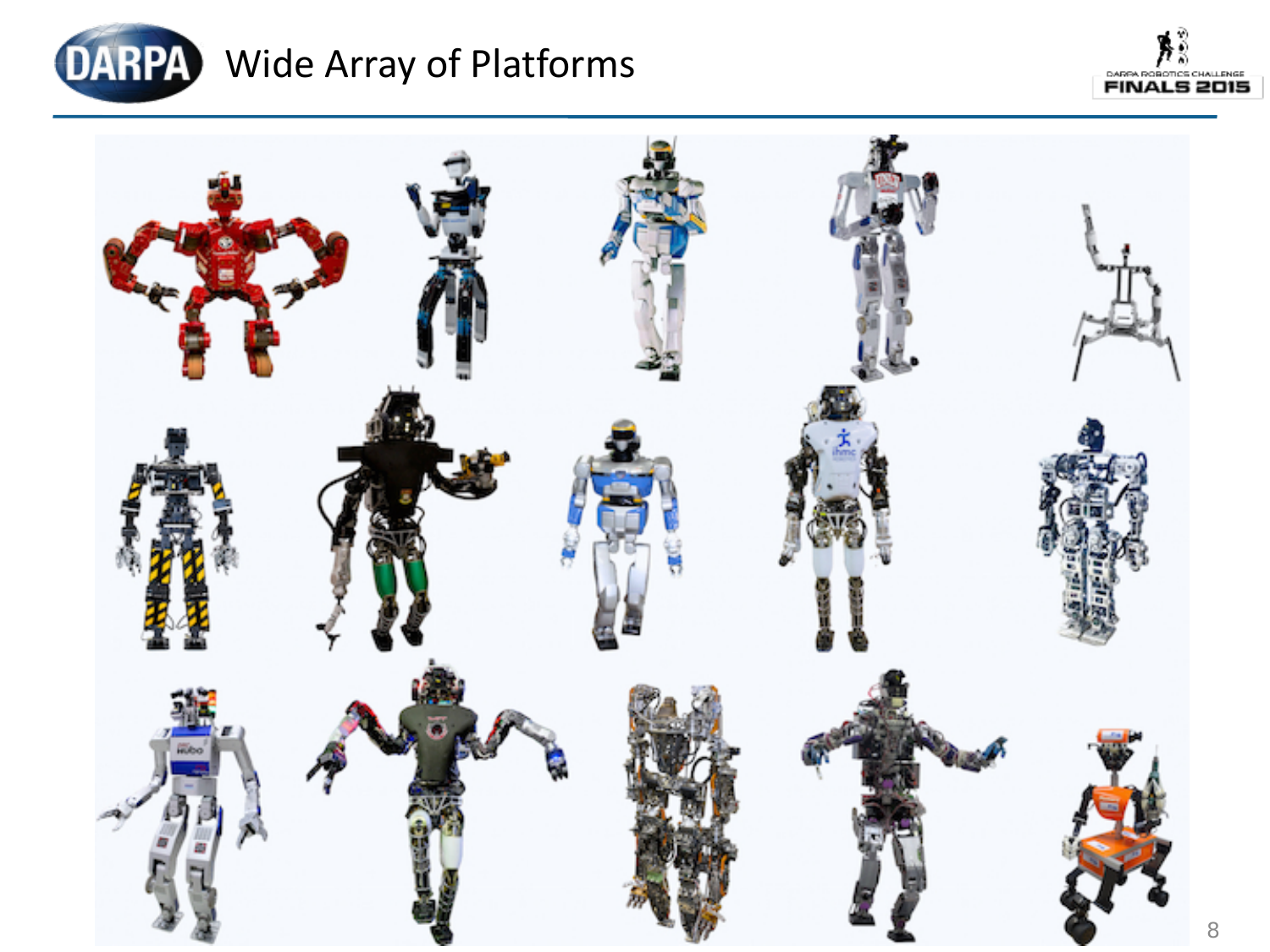

#### Teams

- In order to attract both commercial and university based teams, various funding opportunities are needed
- Co-located teams usually perform better than geographically displaced teams
- Communications
	- Clear communications between teams and the organizers is critical
- Use of technology can be helpful, but most important to have all details in one place **Hardware** 
	- Access to stable hardware is critical to teams' ability to develop
	- Account for time in schedule for development and upgrades
- Collaboration
	- Collaboration is key to building rapport among the teams; driving competition and improvement; and cooperation to drive better capabilities post event





DISTRIBUTION A. Approved for public release; distribution is unlimited.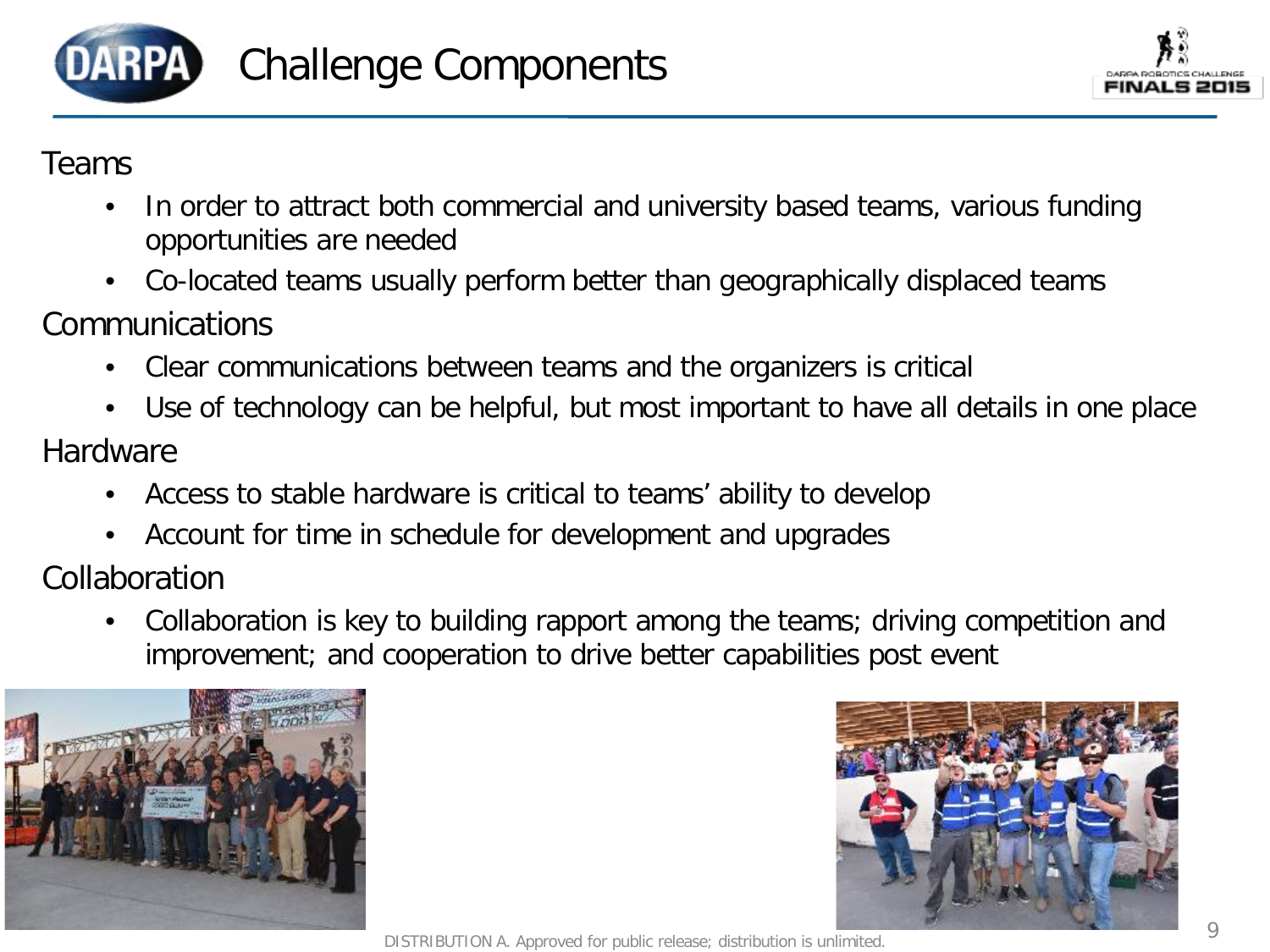

#### **Setting the rules for the Challenge is one of the most difficult things in the process**

- Rules can increase or decrease (intentionally and/or unintentionally) the level of technological achievements of the teams
- They need to be carefully thought out and set at the right level since they impact almost every aspect of the process
- Temptation is to make the event more successful by adjusting the difficulty so more teams can finish, but doing so can influence technical outcomes
- Small rules changes can have unintended consequences on the overall impact of the event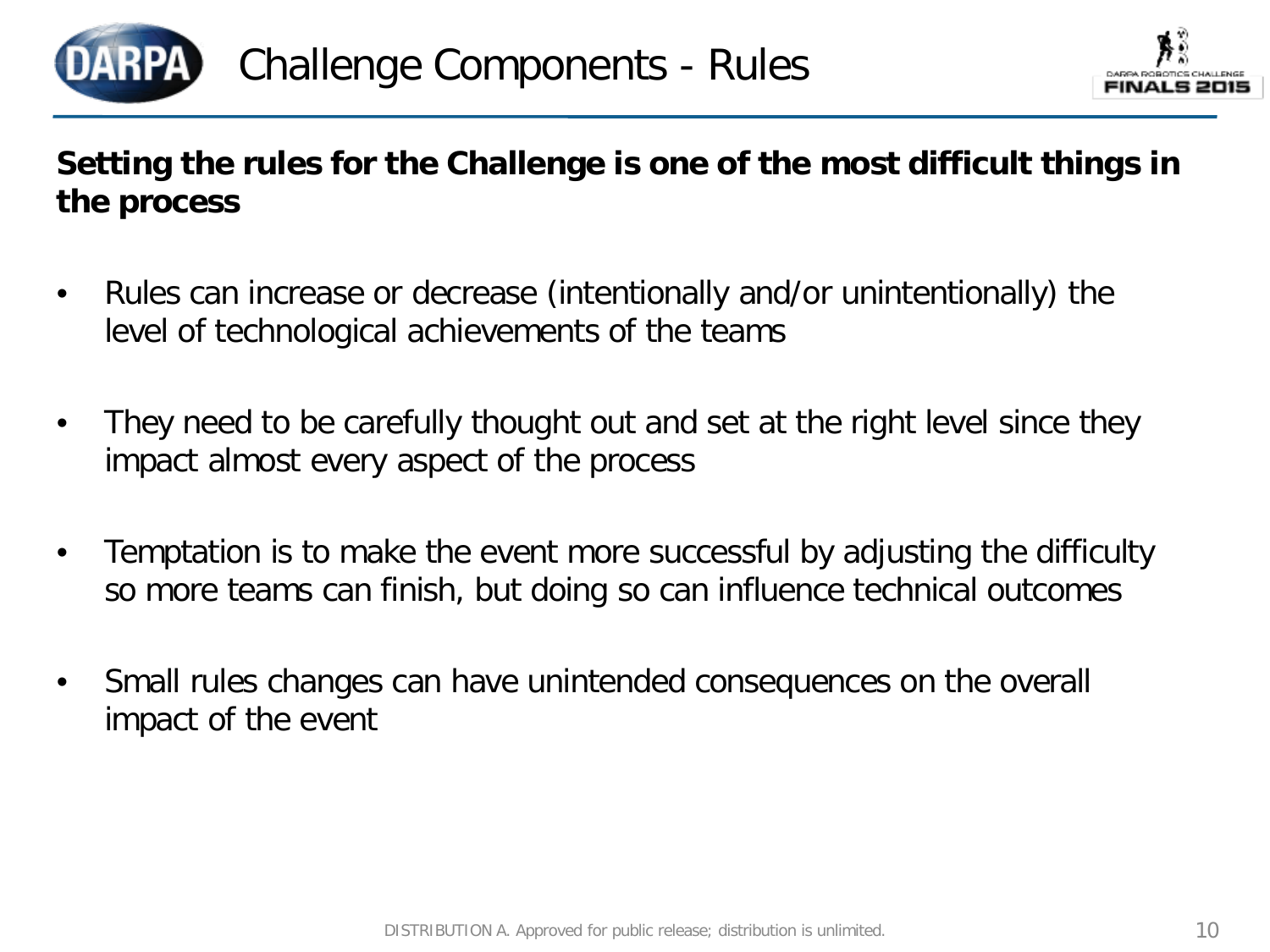



#### **Factors to Consider during Site Selection**

- Messaging: Why the location was selected over others
- Spectator needs: Balance between scientific demonstration and that of general spectators
- Ease of travel: Identify location that is easy to access for a broad crosssection of attendees
- Nearby lodging at a reasonable rate: Location is critical in attracting national and local interest, media
- Ability to view and participate in event: Balance required between scientific demonstration and that of general spectators

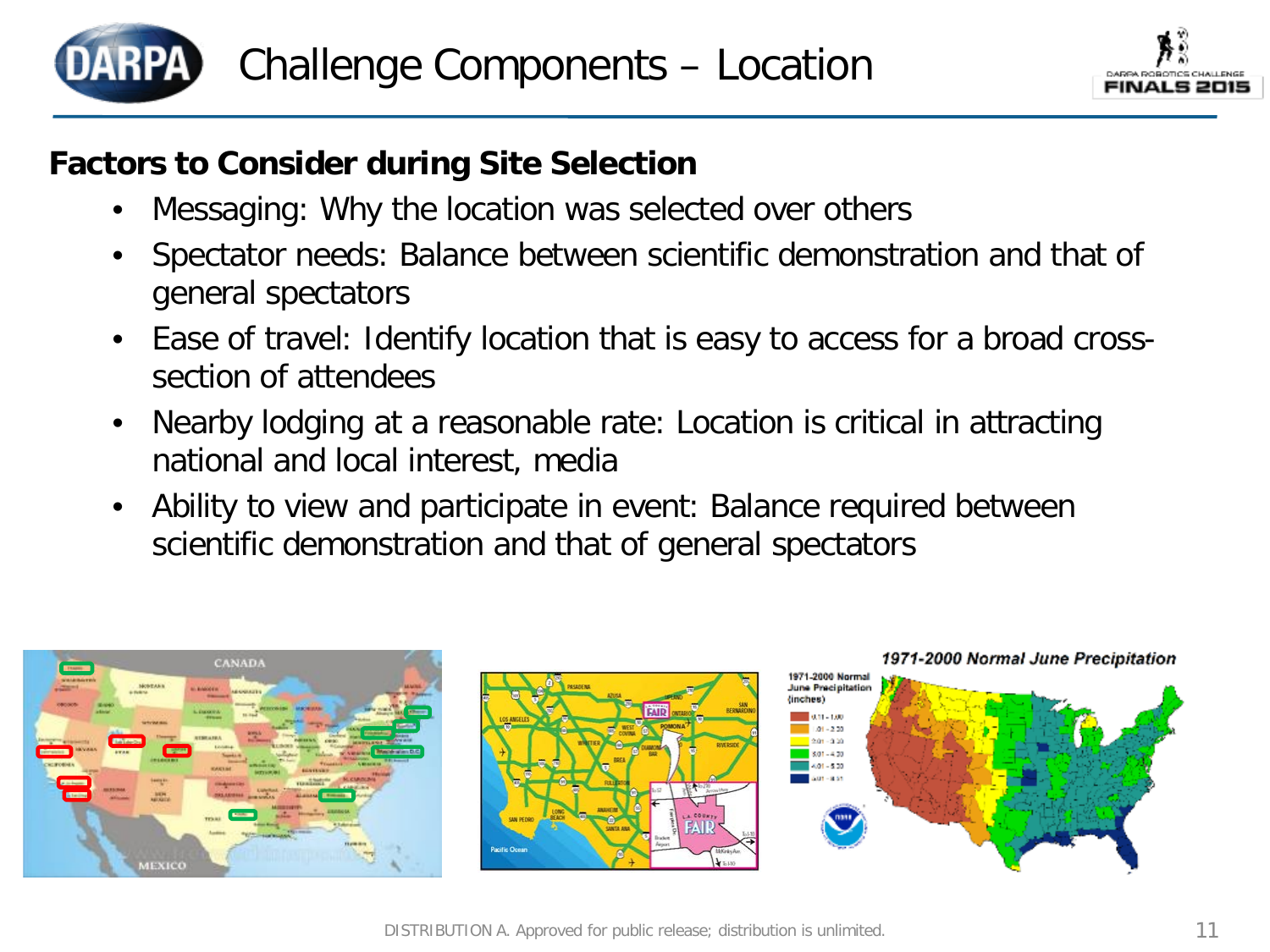



#### **Planning Recommendations**

- Partner with your facility or venue.
- Share the goals and objectives of your event
- Get to know venue's staff and responsibilities
- Leverage the facility's experience for outreach and planning.
	- Example Use of communications systems already built into the Fairplex infrastructure was a critical component of the Finals' overall success. Was only discovered by working with staff

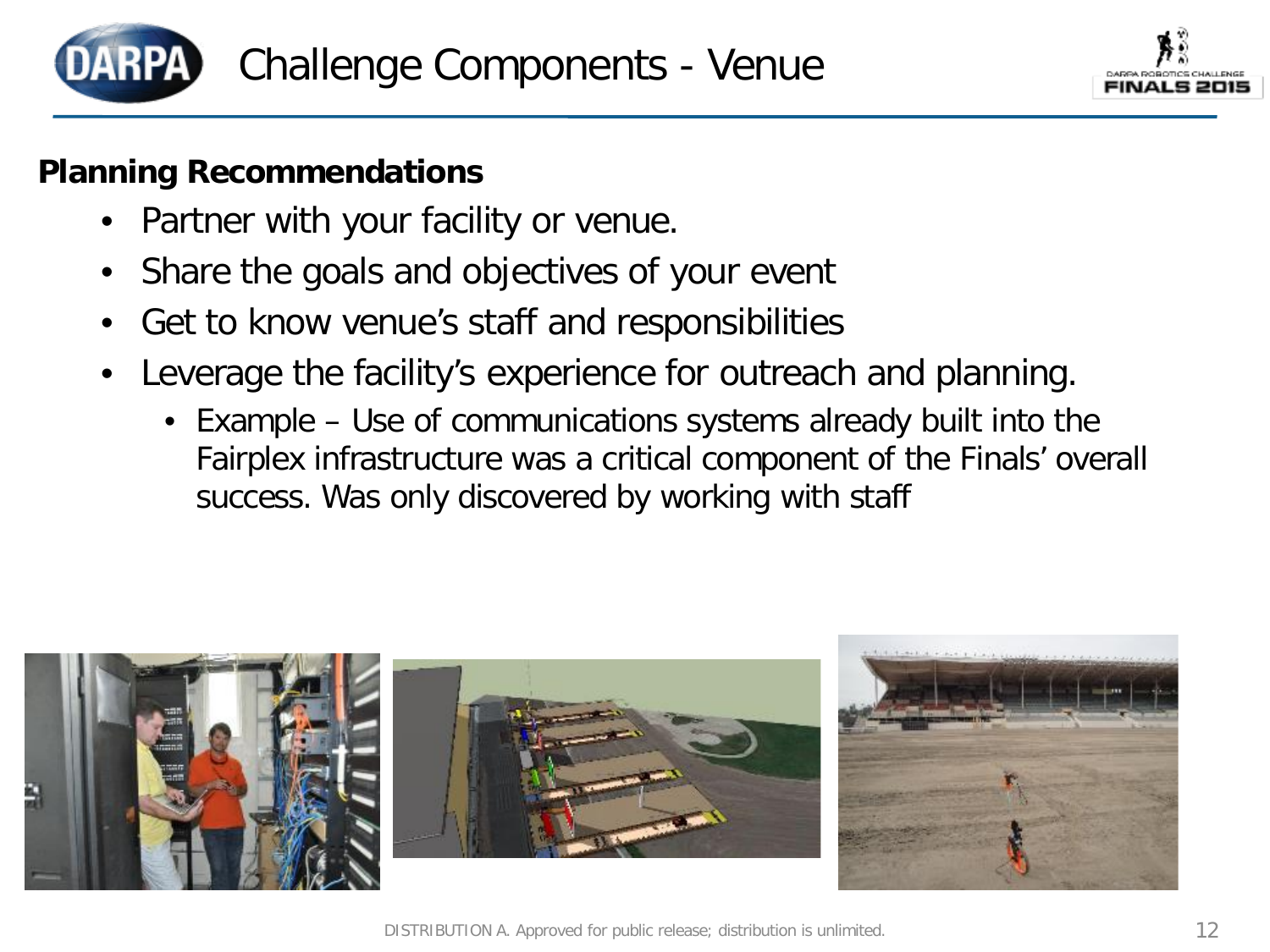

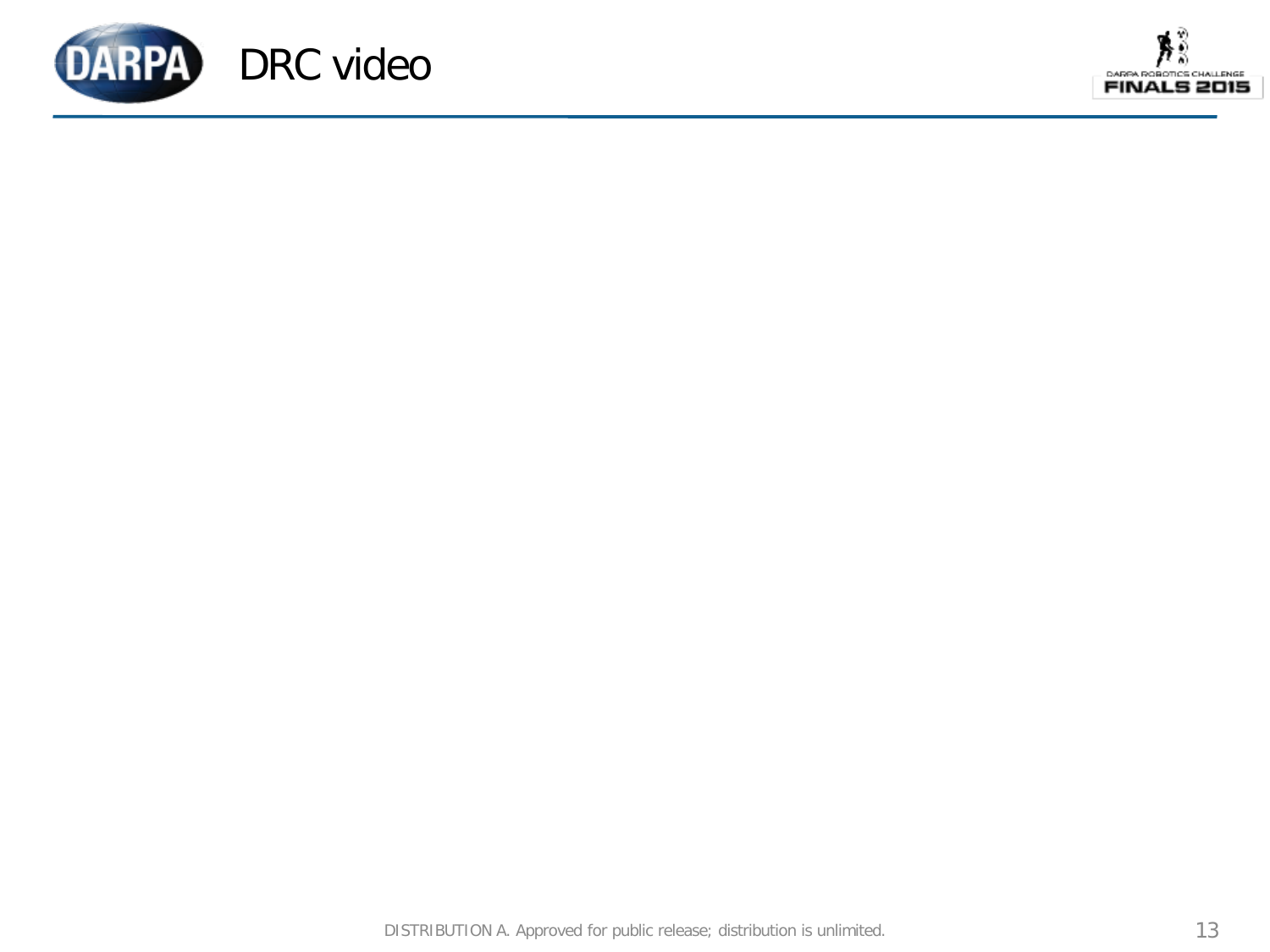



- Some Initial Observations on DRC and All Challenges
	- Most teams that had stable hardware sooner, did better
	- Teams that were co-located did better than geographically split teams
	- Lock in the rules early, even if imperfect, several months out from the competition
	- Consider trade-offs between using a Challenge vs. a traditional program that affect near-term progress toward technical advances
	- Opportunities to test the technology/systems (Testbeds) are a great asset to organizer operations and performers
	- Key planning times: 12 months for organizers, 6 months for performers
	- Collaboration was a part of the success for many of the teams

The more challenges an organization does, they get better at them; from defining the problem, setting the challenge, balancing technology advances with spectator needs, staffing and setting general expectations.